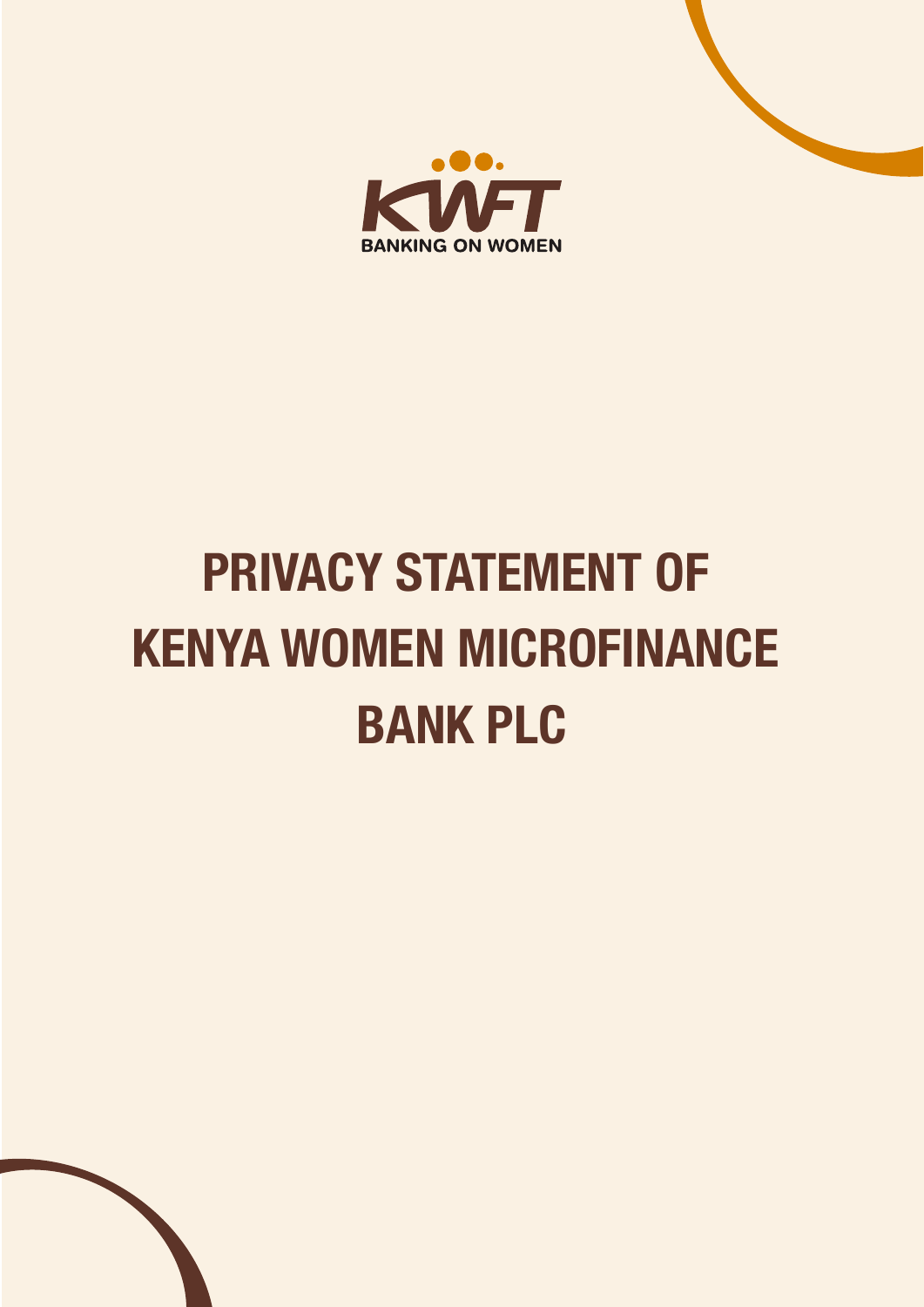Kenya Women Microfinance Bank Plc endeavors to treat all your personal information carefully and responsibly. We shall process any personal data we collect from you in accordance with Data Protection Legislation and the provisions of this Privacy Notice.

Please read the following carefully to understand our practices regarding your personal data and how we will treat it.This Privacy Statement relates to the collection, use and disclosure of personal data, including special or sensitive personal data, by Kenya Women Microfinance Bank Plc (hereinafter "KWFT").

1. The Personal Data we may hold includes any information that lets KWFT identify you as a unique individual and any information that uniquely identifies a legal entity. We may collect, store, and use the following categories of personal data about you:

- Personal contact details such as name, title, addresses, telephone numbers, and personal email addresses.
- Personal information such as passport photos, Date of birth, Gender, Marital status, employment status, and Next of Kin
- Financial information
- Copies of your identity documents such as IDs or passports or birth certificated for minors.

• Information we obtain from third parties, such as information that we obtain when verifying details supplied by you and information collected from publicly available sources such as Companies Registry. Such third parties may also include fraud prevention agencies, banks, merchants and credit reference agencies.

• Other information about an individual that you or they disclose to us when communicating with us CCTV footage and other information obtained through electronic means in our premises

• IP addresses

<u> Andrew Maria (1989)</u>

• Cookies

In addition, we may collect, store and use information about you while you access our services through online means, such as the browser or device you use to access our sites and platforms, how you use the sites, traffic and location data. Please note, however, that in certain circumstances it may be still lawful for us to continue processing this information even where consent has been withdrawn, if one of the other legal bases described below is applicable.

2. Processing of personal data includes any initial processing that KWFT does when we collect your personal information.

3. We generally do not collect your personal data unless you provide it voluntarily or through your authorized representative. We may however collect and process your data without your consent where permitted under the Data Protection Act, 2019 or other laws.

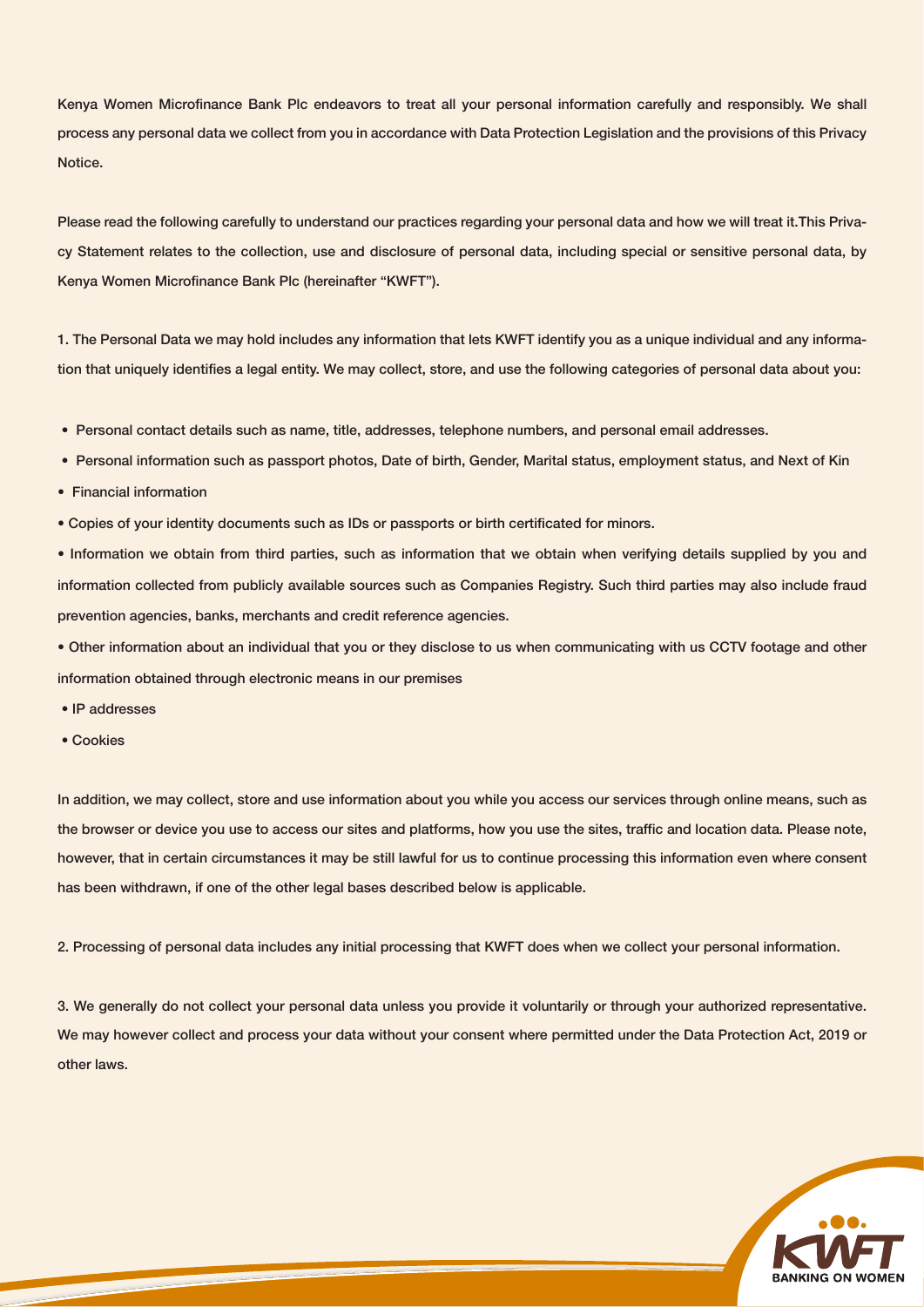## **4.YOUR RIGHTS**

**4.** In line with the Data Protection Act 2019 and other applicable law, regulation, industry guidelines, you have the following rights regarding your personal data:

# **4.1 ACCESS**

To request a copy of the personal data processed in relation to you by filling in a request form at your Branch. KWFT may charge a fee for this as allowed by law.

# **4.2 CORRECTION**

To request that we correct your personal data.

# **4.3 ERASURE**

To ask us to delete your personal data, for example if we no longer have a valid reason to process it.

## **4.4 OBJECT**

To object to the processing your personal data.

# **4.5 RESTRICTION**

At your request, restrict how your personal data is processed in certain cases.

## **4.6 PORTABILITY**

To request a copy of the personal data you have given to us in a machine-readable format.

#### **5. PROCESSING YOUR PERSONAL DATA**

KWFT will only collect and process your personal information for the reason you provided it to us with your consent, or to enable us to comply with the requirements of specific laws that we are governed by either directly from you or third-party sources. Some of the reasons for use of your information include:

• to carry out our obligations from any contracts entered into between you and us or to take steps to enter into an agree ment with you.

to meet our regulatory compliance and reporting obligations.

<u> Andrew Maria (1989)</u>

- to provide our services to you, manage your accounts and our relationship with you.
- to respond to your queries and complaints to us and any other requests that you may have made to us

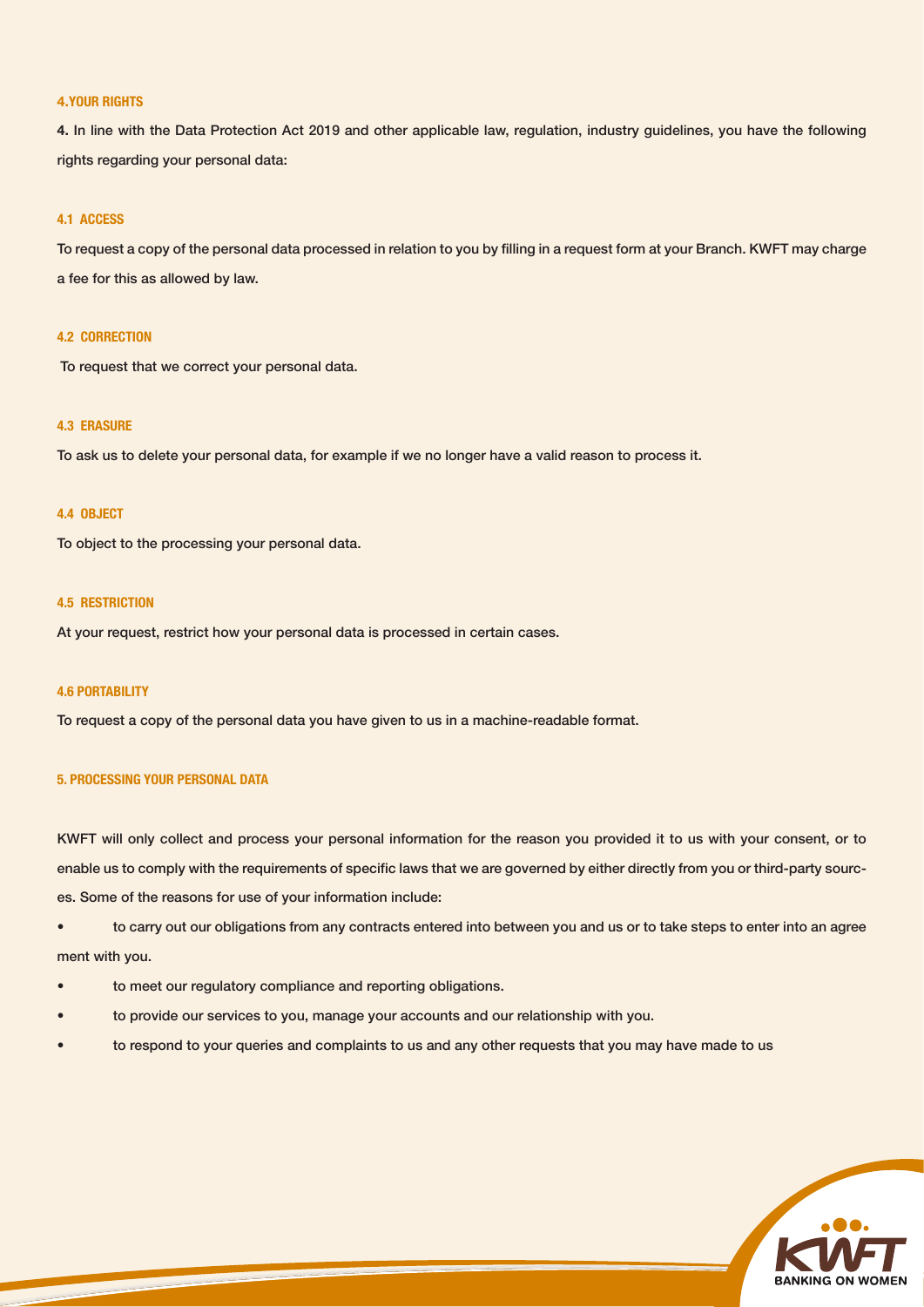• to keep you informed about products and services you hold with us and to send you information about products or services (including those of other companies) which may be of interest to you unless you have indicated at any time that you do not wish us to do so.

- to prevent, detect, and investigate fraud and alleged fraud practices and other crimes
- to verify your identity in order to protect you and your assets

• For assessment, testing (including systems tests) and analysis (including credit and/ or behaviour scoring), statistical, market and product analysis and market research. [We may use this information to prepare statistical reports to be shared internally or with our group companies. We compile these reports from information about you and our other customers. The information in these reports is never personal and you will never be identifiable from them]

- to evaluate, develop and improve our services to you and other customers
- to protect our business interests and to develop our business strategies.

• to contact you, by post, phone, text, email and other digital methods. This may be for reasons such as to collect any debts owing to us

# **6. CONSENT**

The consent that you provide for the processing of your data shall remain valid until such time it is being withdrawn by you in writing and having the same delivered to your nearest KWFT branch or via email to our Customer Experience Desk through the contact details provided below.

# **7. RETENTION OF YOUR PERSONAL DATA**

 We retain your personal data in line with our legal and regulatory obligations and for business and operational purposes. We will normally destroy or erase data after statutory timelines lapse. However, we may retain your information, or information relating to your account after you cease to be a customer for longer than this, provided it is necessary for a legal, regulatory, fraud prevention or other legitimate business purpose.

#### **8. PROTECTION OF PERSONAL DATA**

<u> Andrew Maria (1989)</u>

To safeguard your personal data from unauthorized access, collection, use, disclosure, copying, modification, disposal or similar risks, we have introduced appropriate administrative, physical and technical measures to secure all storage and transmission of personal data by us, and disclosing personal data both internally and to our authorized third party service providers and agents only on a need-to-know basis.

Any suspected data security breach regarding your data will be dealt with and we will notify you and any applicable regulator of a suspected breach where we are legally required to do so.

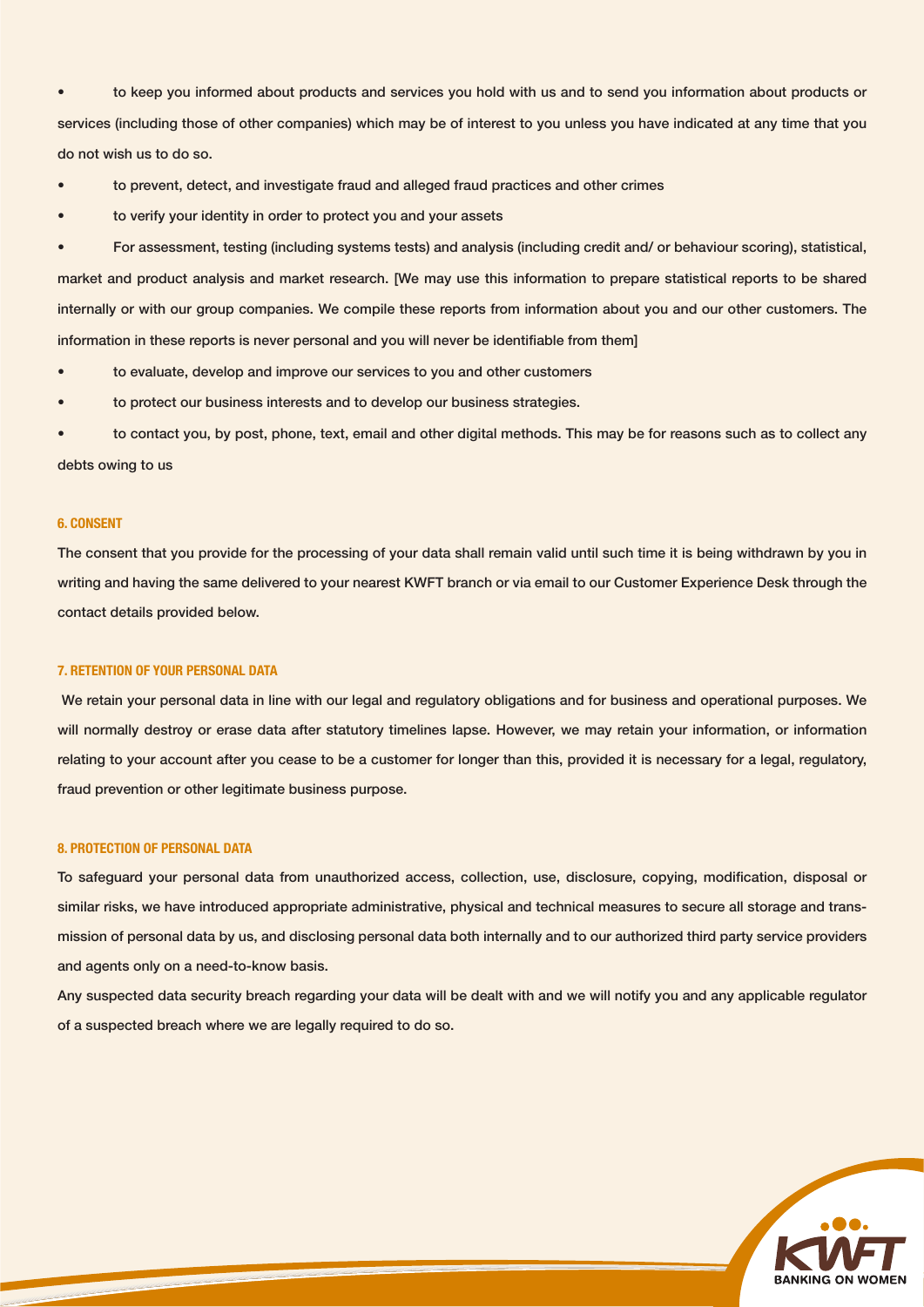## **9. AUTOMATED DECISIONS AND PROFILING**

 As a rule, we do not make decisions based solely on automated processing to establish and implement the business relationship. We may use profiling, including behavioural analysis, to assist us to provide you with better services, to make decisions and to prevent money laundering, terrorism, fraud and other financial crime.

## **10. DISCLOSURE OF PERSONAL DATA**

We keep all your personal data confidential. However, in order to service your needs and provide you with the best products and services, we may share any information you provide to us with our group companies and their agents, counterparties and support service or data providers, wherever located. If you have provided information to other members of our group, those entities may also share that information with us. We will ensure that if we share such information with third parties, any such disclosure is at all times in compliance with the law.

To help us provide services, your data may be processed internally and externally by other third parties. We use third parties for [administrative, servicing, monitoring and storage of your data]. We will outsource some services to third parties whom we consider capable of performing the required processing activities so that there is no reduction in the service standard provided to you by us.

The recipients or categories of recipients, of your information may also include:

- Regulatory authorities in connection with their duties such as revenue Authorities and Investigative agencies;
- Anyone to whom we may transfer our rights and/or obligations;

 • Any other person or organisation after a credit facility restructure, sale or acquisition, as long as that person uses your information for the same purposes as it was originally given to us or used by us (or both).

• Credit reference Bureau, identity and address verification organisations.

## **11. DETAILS OF DATA TRANSFERS OUTSIDE KENYA**

<u> Andrew Maria (1989)</u>

 Information about you in our possession may be transferred or stored in other countries outside Kenya for any of the purposes described in this Privacy Notice including countries that may have differing (and potentially less stringent) laws relating to the degree of protection of personal information. It holds that such information can become subject to the laws and disclosure requirements of such countries for any lawful purposes. When we, or our permitted third parties, transfer information outside Kenya, we or they will ensure that it is lawful and that it has an appropriate level of protection. We may also transfer your information where you have consented to the transfer. If we transfer your information outside Kenya in other circumstances (for example because we have to provide such information by law), we will use best endeavors to put in place appropriate safeguards to ensure that your information remains adequately protected.

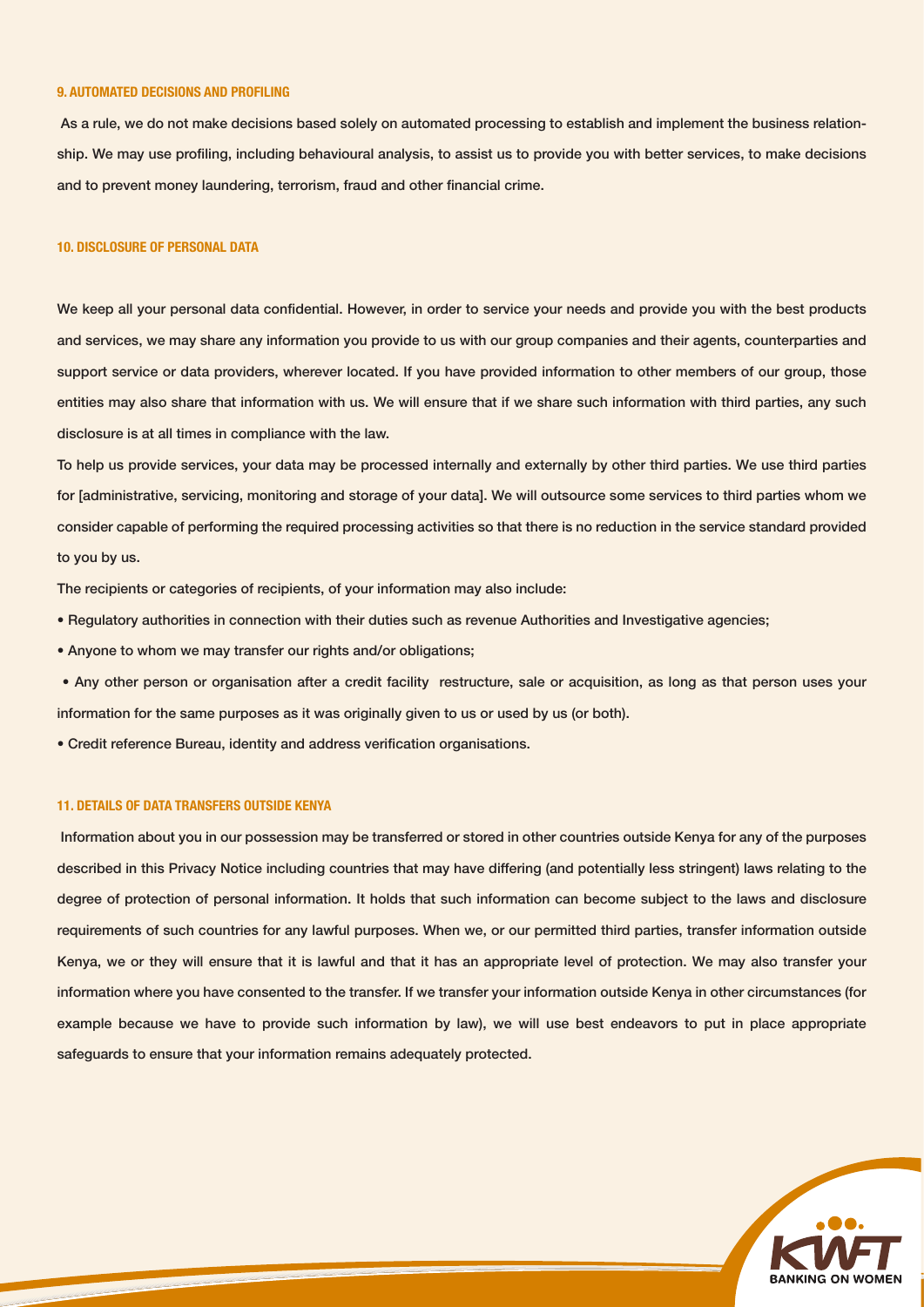## **12. OUR COMMUNICATION WITH YOU**

We may communicate with you via electronic mail (e-mail), post, phone, text, and other digital methods. We will never ask you for your password or account number. When you contact us through any of our communication channels including visiting a local branch or calling the telephone banking service, we will verify your identity by asking you a number of questions based on information known to us about you and the transactions on your account. We may record your calls for training, quality and security purposes.

#### **13. MARKETING INFORMATION**

We and other members of our group may use your information from time to time to inform you by letter, telephone, text (or similar) messages, email or other electronic means, about similar services which may be of interest to you or them. You may, at any time, request that we cease or do not send such information by one, some or all channels, by contacting us using the contact details set out below.

## **14. OTHER TERMS AND CONDITIONS**

Other specific terms and conditions in our banking and product agreements that govern the collection, use and disclosure of your personal data must be read in conjunction with this Privacy Statement.

# **15. CONTACT DETAILS**

You may contact our Customer Service Department if you have any enquiries or feedback or complaints in relation to the processing of your personal data or if you wish to make any request, in the contact details below:

#### **15. CONTACT DETAILS**

You may contact our Customer Service Department if you have any enquiries or feedback or complaints in relation to the processing of your personal data or if you wish to make any request, in the contact details below:

> Kenya Women Microfinance Bank Plc KWFT Centre, Kiambere Road PO Box 4179-00506 Nairobi Telephone: 0703 067700, 0703 167700 Email: info@kwftbank.com

## **16. CHANGES TO THIS PRIVACY POLICY**

<u> 1989 - Andrea Station Books, amerikansk politiker (</u>

This Privacy Policy may be updated from time to time and you are advised to visit this site regularly to check for any amendments. Any changes we may make to this Privacy Notice in the future will be posted on this page and where appropriate, notified to you through our various channels.